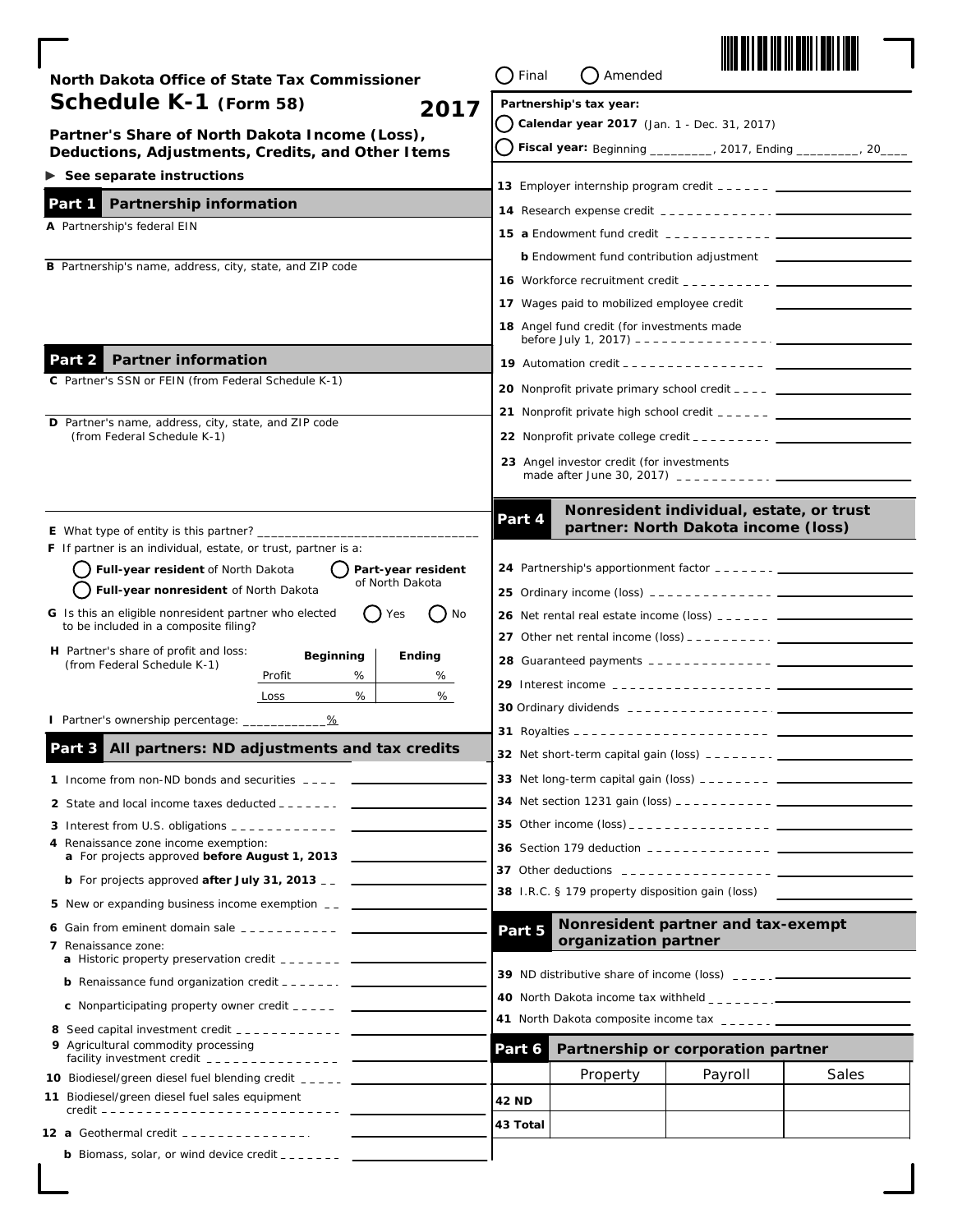## **Purpose of form**

North Dakota Schedule K-1 (Form 58) is a supplemental schedule provided by a partnership to its partners. It provides information the partners may need to complete their North Dakota income tax returns.

**Resident individual, estate, and trust.** If you are a North Dakota resident individual, estate, or trust, your entire distributive share of income from the partnership is subject to North Dakota income tax. You received this schedule only to show your distributive share of the partnership's North Dakota statutory adjustments and tax credits (see Part 3).

**Nonresident individual, estate, or trust.** If you are a nonresident individual, estate, or trust, you are subject to North Dakota income tax on your distributive share of the partnership's income that is apportioned and allocated to North Dakota. You received this schedule to show your distributive share of North Dakota income, gains, losses, and deductions (see Part 4); North Dakota statutory adjustments and tax credits (see Part 3); and North Dakota income tax withheld or paid on your North Dakota distributive share of income (see Part 5).

**Business entity.** If you are a business entity, such as a partnership, corporation, or limited liability company, see the instructions to the applicable North Dakota income tax return for filing and payment requirements. You received this schedule to show your distributive share of the partnership's North Dakota statutory adjustments and tax credits (see Part 3) and your distributive share of the partnership's property, payroll, and sales apportionment factors (see Part 6). If you are a passthrough entity, such as a partnership or S corporation, and your commercial domicile is located outside North Dakota, the schedule will also show your North Dakota distributive share of income and any North Dakota income tax withheld or paid on it (see Part 5).

**Tax-exempt organization.** If you are a taxexempt organization, you received this schedule to show your North Dakota distributive share of income, which is subject to North Dakota income tax if it is subject to federal income tax (see Part 5). It also shows your distributive share of North Dakota statutory adjustments and tax credits, which may apply if you have income subject to North Dakota income tax (see Part 3).

# **General instructions**

The instructions for Parts 3 through 6 of this schedule show where to report the information from Schedule K-1 (Form 58) on your North Dakota income tax return.

**Tax year.** References to a North Dakota form and line number contained in these instructions are references to the form in use for the 2017 calendar year. However, if you file your return on a calendar year basis, but the partnership files its return on a fiscal year basis, report the amounts on your return for the year in which the partnership's fiscal year ends. For example, if the partnership has a fiscal year ending in February 2018, report the amounts from the 2017 Schedule K-1 (Form 58) on your 2018 tax return. The partnership's tax year is shown at the top of the schedule.

**Composite filing election.** If you elected to include your North Dakota distributive share of income in a composite filing by the partnership, the information provided on the schedule is only for your information. Retain the schedule for your tax records. The composite income tax paid by the partnership satisfies your North Dakota income tax filing and payment obligations with respect to your North Dakota distributive share of income from the partnership. If you later choose to revoke your composite filing election and file your own North Dakota income tax return, follow the instructions to Parts 3 through 6 to transfer the amounts from the schedule to your return.

**Amended Schedule K-1 (Form 58).** If you receive an amended North Dakota Schedule K-1 from the partnership, you generally must file an amended North Dakota income tax return to report the revised information. Attach a copy of the amended Schedule K-1 to your amended North Dakota income tax return. If you previously elected to be included in a composite filing, and you are not changing that election, no action is required and you should retain the amended Schedule K-1 for your tax records.

## **Specific instructions**

### **Part 3 All partners–North Dakota adjustments and tax credits**

The following lists show where to enter an amount from Part 3 of Schedule K-1 (Form 58) on the North Dakota income tax return. Use the list corresponding to your return. "Not applicable" in the right-hand column means that the item does not apply to your return.

### **Lines 1-23**

*Form ND-1 filer:* Include the amount from this schedule: On: Lines 1-2 Not applicable Line 3 Form ND-1, line 7

Line 4a Sch. RZ, Part 1, line 19a Line 4b Sch. RZ, Part 1, line 19b Line 5 Form ND-1SA, line 2

| Line 6                 | Not applicable                            |
|------------------------|-------------------------------------------|
| Line 7a                | Sch. RZ, Part 4, line 7                   |
| Line 7b                | Sch. RZ, Part 5, line 4                   |
| Line 7c                | Sch. RZ, Part 6, line 6                   |
| Line 8                 | Sch. ND-1TC, line 4                       |
| Line 9                 | Sch. ND-1TC, line 3                       |
| Line 10                | Sch. ND-1TC, line 6                       |
| Line 11                | Sch. ND-1TC, line 7                       |
| Line 12a               | Sch. ND-1TC, line 13b                     |
| Line 12b               | Not applicable                            |
| Line 13                | Sch. ND-1TC, line 8a                      |
| Line 14                | Sch. ND-1TC, line 9a                      |
| Line 15a               | Sch. ND-1TC, line 11                      |
| Line 15b               | See instructions to                       |
|                        | Form ND-1, line 4a                        |
| Line 16                | Sch. ND-1TC, line 12a                     |
| Line 17                | Sch. ND-1TC, line 14                      |
| Line 18                | Sch. ND-1TC, line 10a                     |
| Line 19                | Sch. ND-1TC, line 18                      |
| Line 20                | Sch. ND-1TC, line 19                      |
| Line 21                | Sch. ND-1TC, line 20                      |
| Line 22                | Sch. ND-1TC, line 21                      |
| Line 23                | Sch. ND-1TC, line 22                      |
| Form 38 filer:         |                                           |
| Include the amount     |                                           |
| from this schedule:    | On:                                       |
| Lines $1-2$            | Not applicable                            |
| Line 3                 | Form 38, page 2, Part 1,                  |
|                        | line 4a                                   |
| Line 4a                | Sch. RZ, Part 1, line 19a                 |
| Line 4b                | Sch. RZ, Part 1, line 19b                 |
| Line 5                 | Form 38, page 2, Part 1,                  |
|                        | line 4d                                   |
| Line 6                 | Not applicable                            |
| Line 7a                | Sch. RZ, Part 4, line 7                   |
| Line 7b                | Sch. RZ, Part 5, line 4                   |
| Line 7c                | Sch. RZ, Part 6, line 6                   |
| Lines $8-11$           | Form 38, page 1, line 3                   |
| Lines 12a-12b          | Not applicable                            |
| <b>Lines 13-14</b>     | Form 38, page 1, line 3                   |
| Line 15a               | Form 38, page 1, line 3                   |
| Line 15b               | See instructions to                       |
|                        | Form 38, page 2, Part 1,<br>line 2        |
| Lines 16-22            |                                           |
| Line 23                | Form 38, page 1, line 3<br>Not applicable |
|                        |                                           |
| $F_{QVM}$ 10 $fl_{QV}$ |                                           |

*Form 40 filer:* Include the amount from this schedule: On: Line 1 Sch. SA, line 4 Line 2 Sch. SA, line 3 Line 3 Sch. SA, line 11 Line 5 Page 1, line 9 Line 6 Sch. SA, line 16 Line 8 Sch. TC, line 12

Line 4a Sch. RZ, Part 1, line 19a Line 4b Sch. RZ, Part 1, line 19b Line 7a Sch. RZ, Part 4, line 7 Line 7b Sch. RZ, Part 5, line 4 Line 7c Sch. RZ, Part 6, line 6